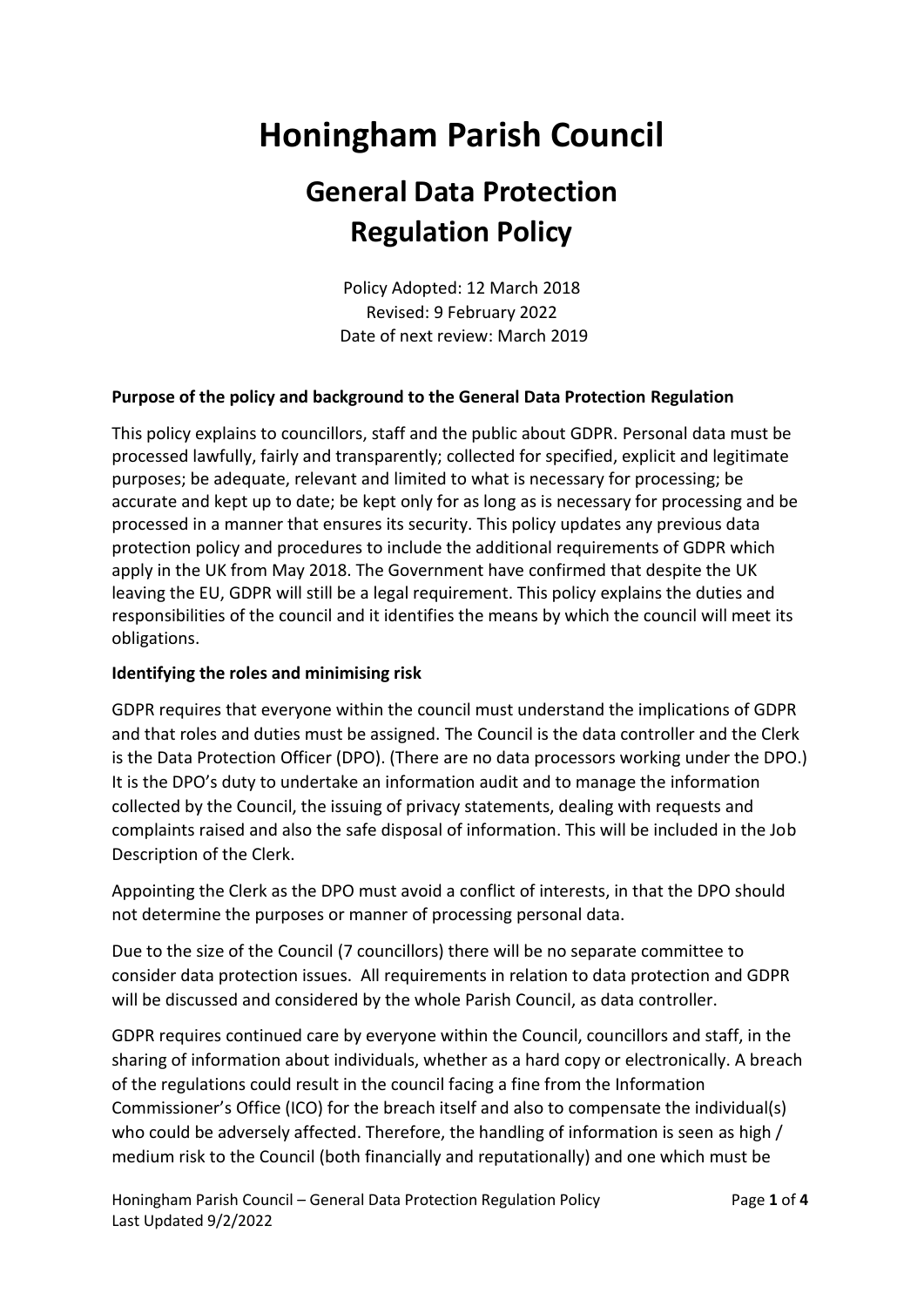included in the Risk Management Policy of the Council. Such risk can be minimised by undertaking an information audit, issuing privacy statements, maintaining privacy impact assessments (an audit of potential data protection risks with new projects), minimising who holds data protected information and the council undertaking training in data protection awareness.

# **Data breaches**

One of the duties assigned to the DPO is the investigation of any breaches. Personal data breaches should be reported to the DPO for investigation. The DPO will conduct this with the support of the Parish Council. Investigations must be undertaken within one month of the report of a breach. Procedures are in place to detect, report and investigate a personal data breach. The ICO will be advised of a breach (within 3 days) where it is likely to result in a risk to the rights and freedoms of individuals – if, for example, it could result in discrimination, damage to reputation, financial loss, loss of confidentiality, or any other significant economic or social disadvantage. Where a breach is likely to result in a high risk to the rights and freedoms of individuals, the DPO will also have to notify those concerned directly.

It is unacceptable for non-authorised users to access IT using employees' log-in passwords or to use equipment while logged on. It is unacceptable for employees, volunteers and members to use IT in any way that may cause problems for the Council, for example the discussion of internal council matters on social media sites could result in reputational damage for the Council and to individuals.

The Council currently utilises Facebook, alongside its website, and only the Clerk will have access to, and post information to, these sites.

Councillor's are responsible for ensuring that their use of a personal email address for Council business does not pose a risk and that care is taken to ensure any data received by email is secure.

# **Privacy Notices**

Being transparent and providing accessible information to individuals about how the Council uses personal data is a key element of the Data Protection Act 1998 (DPA) and the EU General Data Protection Regulation (GDPR). The most common way to provide this information is in a privacy notice. This is a notice to inform individuals about what a council does with their personal information. A privacy notice will contain the name and contact details of the data controller and Data Protection Officer, the purpose for which the information is to be used and the length of time for its use. It should be written clearly and should advise the individual that they can, at any time, withdraw their agreement for the use of this information. Issuing of a privacy notice must be detailed on the Information Audit kept by the Council. The Council will adopt a privacy notice to use, although some changes could be needed depending on the situation, for example where children are involved. All privacy notices must be verifiable.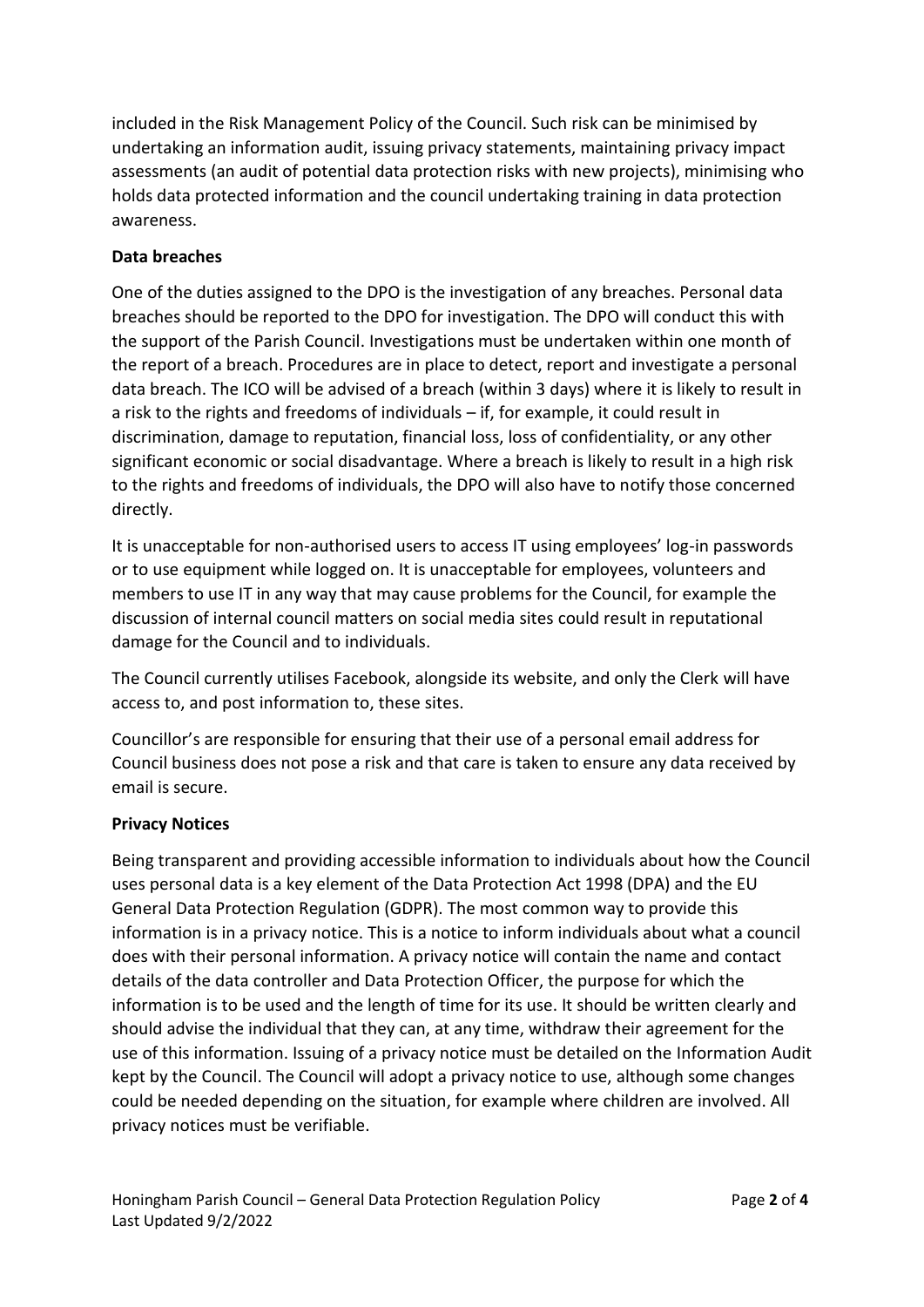#### **Information Audit**

The DPO must undertake an information audit which details the personal data held, where it came from, the purpose for holding that information and with whom the council will share that information. This will include information held electronically or as a hard copy. Information held could change from year to year with different activities, and so the information audit will be reviewed at least annually or when the council undertakes a new activity. The information audit review should be conducted ahead of the review of this policy and the reviews should be minuted.

#### **Individuals' Rights**

GDPR gives individuals rights with some enhancements to those rights already in place:

- the right to be informed
- the right of access
- the right to rectification
- the right to erasure
- the right to restrict processing
- right to data portability
- the right to object
- the right not to be subject to automated decision-making including profiling.

The two enhancements of GDPR are that individuals now have a right to have their personal data erased (sometime known as the 'right to be forgotten') where their personal data is no longer necessary in relation to the purpose for which it was originally collected and data portability must be done free of charge. Data portability refers to the ability to move, copy or transfer data easily between different computers.

If a request is received to delete information, then the DPO must respond to this request within a month. The DPO has the delegated authority from the Council to delete information.

If a request is considered to be manifestly unfounded then the request could be refused or a charge may apply. The charge will be as detailed in the Council's Freedom of Information Publication Scheme. The Parish Council will be informed of such requests.

#### **Children**

There is special protection for the personal data of a child. The age when a child can give their own consent is 13. If the council requires consent from young people under 13, the Council must obtain a parent or guardian's consent in order to process the personal data lawfully. Consent forms for children age 13 plus, must be written in language that they will understand.